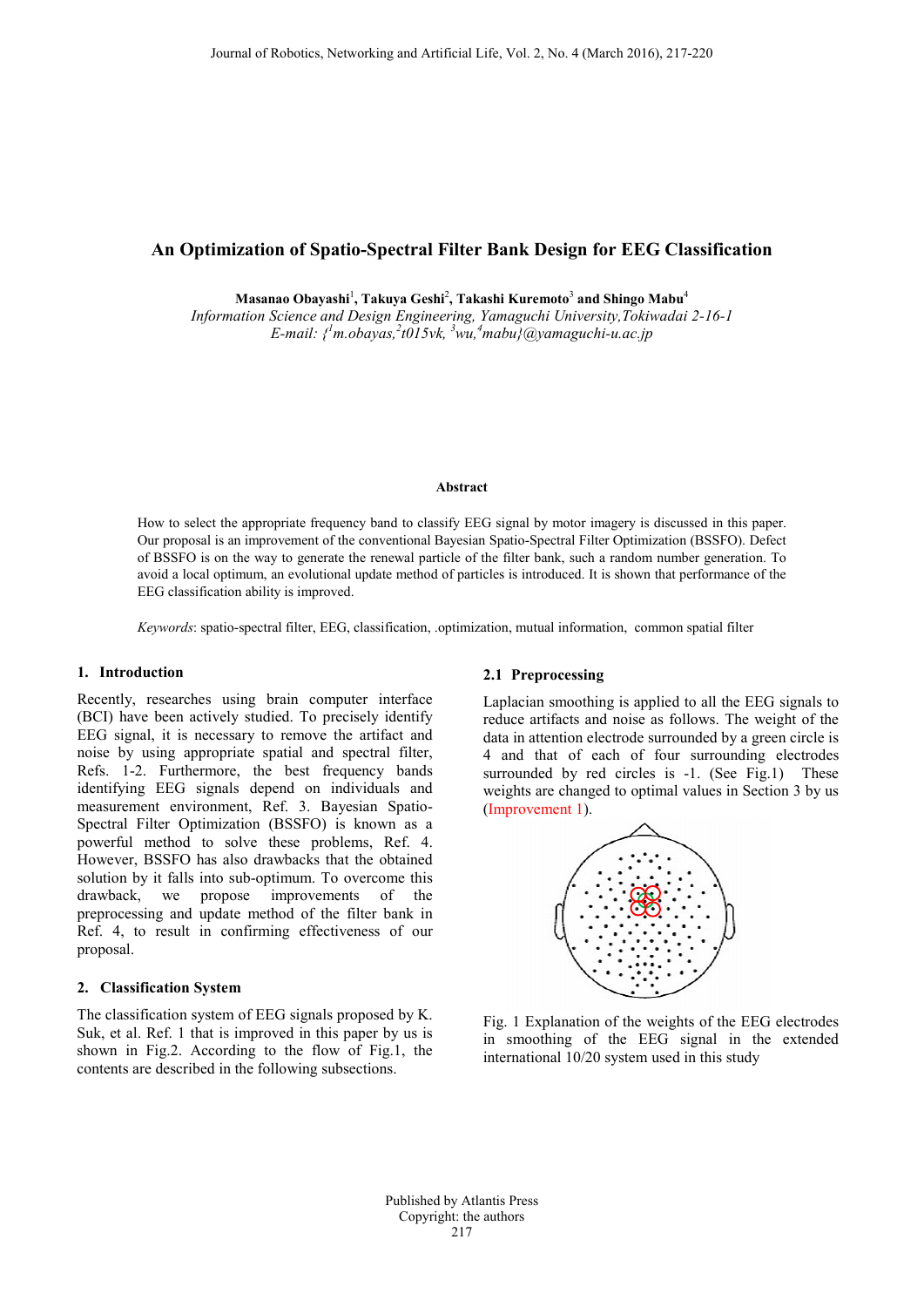*Masanao Obayashi, Takuya Geshi, Takashi Kuremoto, Shingo Mabu*



Fig. 2 Whole structure of the EEG classification system proposed by K. Suk, et al. Ref. 1

### **2.2 Spectral Filtering**

 The filter used in this paper is a fifth-order Butterworth bandpass-filter. The EEG signals of all the data sets are bandpass-filtered between 4 Hz and 40 Hz covering both the  $\mu$  – rhythm(8 – 14Hz) and  $\beta$  – rhythm(14 – 30Hz).

### **2.3 Common Spatial Pattern**

Common Spatial Pattern (CSP) proposed by H. Ramoser, et al. in Ref. 2 is used in this paper. CSP is applied to the signals after bandpass filtering. CSP algorithm is for searching for the spatial weight to multiply to the EEG signals. The spatial weight W is gotten by solving the optimization problem of following a generalized eigenvalue problem:

$$
\arg \max_{W} \frac{W^{T} \Sigma_{1} W}{W^{T} \Sigma_{2} W},
$$
 (1)

where  $\Sigma_1$  and  $\Sigma_2$  are covariance matrices of each class.  $\Sigma_1$  and  $\Sigma_2$  are calculated as follows:

$$
\Sigma_{1,2} = \mathbf{XX}^T / \text{trace}(\mathbf{XX}^T), \qquad (2)
$$

where **X**means EEG signal matrix, and following:

$$
\mathbf{X} = \begin{pmatrix} x_{1,1} & \cdots & x_{1N} \\ \vdots & \ddots & \vdots \\ x_{C,1} & \cdots & x_{C,N} \end{pmatrix},
$$
 (3)

where N is the number of signal samples, C means the number of electrodes. The first and last row vectors are taken as spatial patterns for class 1 and class 2, respectively.

## **2.4 Bayesian Spatio Spectral Filter Optimization (BSSFO)**

**Algorithm** : BSSFO filter optimization algorithm Input Data: {**X**,**Ω**}, K, m,

$$
\mathbf{X} = \{x_i\}_{i=1}^D
$$
: Set of EEG signal, D: amount of trial,

 ${\bf \Omega} = {\{\omega_i\}}_{i=1}^D$ : Set of class labels, where  $\omega_i \in {\{+1,-1\}}$ ,

K : The number of particles,

 m: The half number of spatial patterns to be determined in a spatial pattern learning algorithm

Output Data:

$$
\hat{B} = \left\{ \hat{\mathbf{b}}_j, \hat{\pi}_j \right\}_{j=1}^{\eta}
$$
: Set of optimal particles,  

$$
\hat{W} = \left\{ \hat{W}_j \right\}_{j=1}
$$
: Set of optimal spatio filters,

 $\eta$ : the number of particles

**Optimization:**

--------------------------------------------------------------------------- **Initialization**:

$$
\bullet \ \hat{\mathbf{B}}^{old} = \left\{ \mathbf{b}_{k}^{old}, \pi_{k}^{old} \right\}_{k=1}^{K}
$$

$$
-\mathbf{b}_k^{old} = \left\{b_k^s, b_k^e\right\}
$$

 $-\pi_k^{old} = \frac{1}{K}$ : Weight of kth particle

**while** stopping criterion not satisfied **do**

**if** the first iteration **then**

 $B^{new} = B^{old}$ 

**else**

$$
B^{\mathit{old}} = B^{\mathit{new}}
$$

$$
\psi(k) = 0, \forall k \in \{1, \cdots, K\}
$$

for 
$$
k = 1
$$
 to K do

Generate a random number  $r \in \{0, 1\}$ , uniformly distributed.

Find the largest j for which  $r \ge \sum_{n=1}^{j} \pi_n$ ,

$$
\psi(j) = \psi(j) + 1,
$$
\n
$$
\psi(j) = \psi(j) + 1,
$$
\n
$$
\psi(j) = 1
$$
\n
$$
\psi(j) = 1
$$
\n
$$
\psi(j) = 1
$$
\n
$$
\psi(j) = 1
$$
\n
$$
\psi(j) = 1
$$
\n
$$
\psi(k) = 1
$$
\n
$$
\psi(k) = 1
$$
\n
$$
\psi(k) = 1
$$
\n
$$
\psi(k) = 1
$$
\n
$$
\psi(k) = 1
$$
\n
$$
\psi(k) = 1
$$
\n
$$
\psi(k) = 1
$$
\n
$$
\psi(k) = 1
$$
\n
$$
\psi(k) = 1
$$
\n
$$
\psi(k) = 1
$$
\n
$$
\psi(k) = 1
$$
\n
$$
\psi(k) = 1
$$
\n
$$
\psi(k) = 1
$$
\n
$$
\psi(k) = 1
$$
\n
$$
\psi(k) = 1
$$
\n
$$
\psi(k) = 1
$$
\n
$$
\psi(k) = 1
$$
\n
$$
\psi(k) = 1
$$
\n
$$
\psi(k) = 1
$$
\n
$$
\psi(k) = 1
$$
\n
$$
\psi(k) = 1
$$
\n
$$
\psi(k) = 1
$$
\n
$$
\psi(k) = 1
$$
\n
$$
\psi(k) = 1
$$
\n
$$
\psi(k) = 1
$$
\n
$$
\psi(k) = 1
$$
\n
$$
\psi(k) = 1
$$
\n
$$
\psi(k) = 1
$$
\n
$$
\psi(k) = 1
$$
\n
$$
\psi(k) = 1
$$
\n
$$
\psi(k) = 1
$$
\n
$$
\psi(k) = 1
$$
\n
$$
\psi(k) = 1
$$
\n
$$
\psi(k) = 1
$$
\n
$$
\psi(k) = 1
$$
\n
$$
\psi(k) = 1
$$
\n
$$
\psi(k) = 1
$$
\n
$$
\psi(k) = 1
$$
\n
$$
\psi(k) = 1
$$
\n
$$
\psi(k) = 1
$$
\n $$ 

Published by Atlantis Press Copyright: the authors 218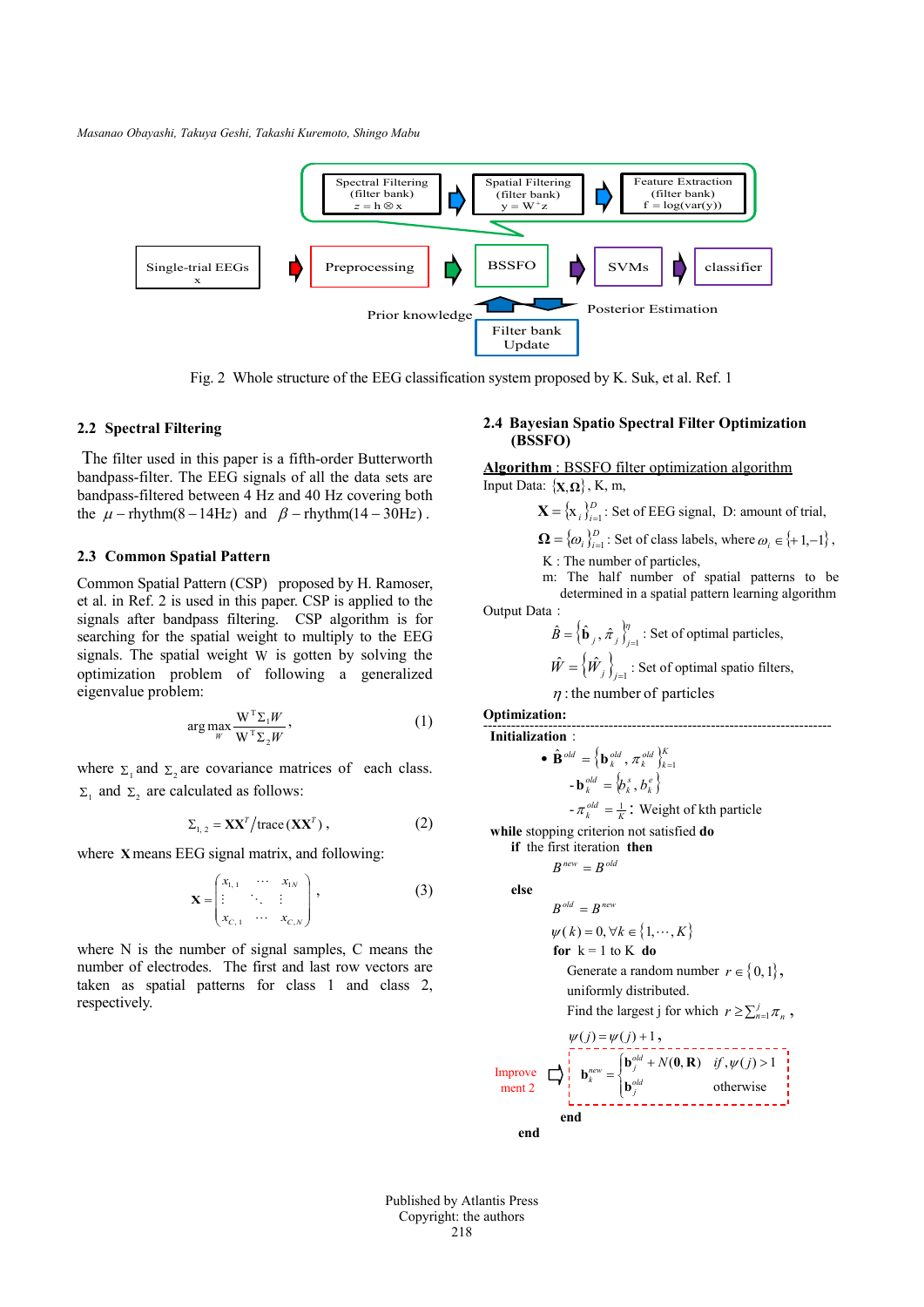*An Optimization of Spatio-Spectral*

**for** k=1 to K **do**  $\mathbf{Z}_k = \mathbf{h}_k^{new} \otimes \mathbf{X}$  /\* Perform a bandpass filter \*/ Solve  $\mathbf{W}_k \left( \sum^{(+)} + \sum^{(+)}) \mathbf{W}_k \right) = \mathbf{I}$  /\* Perform a CSP algorithm \*/  $\hat{\mathbf{W}}_k$  = the first m and the last m column vectors in  $\mathbf{W}_k$ **for**  $i = 1$  to  $D$  **do**  $\mathbf{f}_k^i = \log \left[ \text{var} \left( \hat{\mathbf{W}}_k^+ \, \mathbf{z}_k^i \right) \right]$  /\*  $\mathbf{F}_k = \left\{ \mathbf{f}_k^i \right\}_{i=1}^{D}$  $\mathbf{F}_k = \left\{ \mathbf{f}_k^i \right\}_{i=1}^D$  \*/ **end**  $I(F_k; \Omega) = H(F_k) - \{H(F_k | \omega = +1)\} + H(F_k | \omega = -1)\}$  $p(\mathbf{F}_k, \mathbf{\Omega} | \mathbf{B}_k) \equiv \exp\{I(\mathbf{F}_k; \mathbf{\Omega})\}$  /\* Update the weight of particles \*/ **end**  ${\bf B}^{new}=\left\{ {\bf b}\frac{\hbar e w}{k},\hat{\pi}\frac{\hbar e w}{k}\right\}_{k=1}^{K}$ **end**  $S = \bigcup_{k} (\pi_k > \tau), k \in \{1, 2, \cdots, K\}$  ${\bf \hat{B}}=\left\{ {{{\bf{b}}_j}^{new},\hat \pi _j^{new}} \right\}_{j \in S},\hat W = \{ {{{\bf{\hat W}}}_j}\} _{j \in S}$ --------------------------------------------------------------------------

### **2.5 Feature Extraction**

After spectral and spatial filtering, we get the feature vector  $\mathbf{F}_k$  of *k*th particle as follows:

$$
\mathbf{F}_{k} = \left\{ \mathbf{f}_{k}^{i} \right\}_{i=1}^{D}, \quad \mathbf{f}_{k}^{i} = \log[\text{var} \left( \hat{\mathbf{W}}_{k}^{+} \mathbf{z}_{k}^{i} \right)]. \tag{4}
$$

Using  $\mathbf{F}_k$ , mutual information  $I(\mathbf{F}_k;\Omega)$  between  $\mathbf{F}_k$  and class label **Ω** is calculated as follows:

$$
I(\mathbf{F}_k; \Omega) = H(\mathbf{F}_k) - \{H(\mathbf{F}_k \mid \omega = +1)\} + H(\mathbf{F}_k \mid \omega = -1)\}, \quad (5)
$$

where  $H(F_k)$  and  $H(F_k | \omega = c)$  are defined as following equations.

$$
H(F_k) \cong -\frac{1}{D} \sum_{i=1}^{D} log\left[\frac{1}{D} \sum_{j=1}^{D} \hat{p}(\mathbf{f}_k)\right],
$$
 (6)

$$
\boldsymbol{H}(F_k \mid \omega = c) \cong -\frac{1}{D_c} \sum_{i \, s \, s \, t\omega_i = c} log \left[ \frac{1}{D_c} \sum_{j \, s \, t \, \omega_j = c} \hat{p}_c(\mathbf{f}_k^i - \mathbf{f}_k^j, \nu) \right], \, (7)
$$

$$
\hat{p}(\mathbf{f}_k) = \frac{1}{D} \sum_{i=1}^{D} \varphi(\mathbf{f}_k - \mathbf{f}_k^i, \nu),
$$
\n(8)

$$
\varphi(\mathbf{a}, \nu) = \frac{1}{\left(2\pi\right)^{d/2} \nu^d \left|\Sigma\right|^{1/2}} \exp\left[-\frac{\mathbf{a}^{\top}\Sigma^{-1}\mathbf{a}}{2 \nu^2}\right],\qquad(9)
$$

where *D* and  $D_c$  are the total number and class c of trials and  $\Sigma$  is the covariance matrix. The weight  $\pi_k$  of the classification result weight of particle k is calculated as follows:

$$
\pi_k = \frac{\exp[I(\mathbf{F}_k; \Omega)]}{\sum_{j} \exp[I(\mathbf{F}_j; \Omega)]} \tag{10}
$$

## **2.6 Classifier**

A Gaussian kernel-based SVM is used in this paper. An optimal filter bank *S* with the set of class-discrimination frequency bands selected by the following rule:

$$
S = \bigcup_{k} (\pi_k > \tau), \tag{11}
$$

where  $k \in \{1, 2, \dots, K\}$  and  $\tau$  denotes a threshold parameter that is determined empirically. The class label is determined by the following rule:

$$
\hat{c} = \underset{c \in \{+, -\}}{\arg \max} \left\{ \sum_{k=1}^{|\mathcal{S}|} \pi_k \cdot \Phi_k^c(\mathbf{f}_k^*) \right\},\tag{12}
$$

where  $|S|$  denotes the size of the optimal filter bank S,  $f_k^*$  denotes the feature vector from the input signal-trial EEG  $x_i^*$ , and  $\Phi_k^c(f_k^*)$  is the result of a SVM which classifies the EEG into the class c, in the *k*th frequency band.

#### **3. Improvement of the method**

We propose two improvements of the method mentioned above.

## **3.1 Improvement 1**

The first is that in the Laplacian smoothing, the weight value 4 of the data in attention electrode surrounded by a green circle in Fig. 1 is changed to 5 to enhance the signal of the attention electrode...

## **3.2 Improvement 2**

The second is that the improvement as to the update method of the particles which are for band start and end positions of bandpass filter. Use of the update method of the conventional method results in that particles with semi higher amount of information are remained, as a result, particles would be biased. For improvement, remove the half of all particles from the lower amount of information. Then, two particles with higher amount of information are selected stochastically, crossing them, new particles are generated. After that, particles between 1/4 and half from highest amount of information are reinitialized shown in Fig. 3.

**Re-initializing of particles** is to generate particles by use of following probability density function:

$$
p(\mathbf{B}) = \frac{1}{2} N(\boldsymbol{\mu}, \Sigma_{\boldsymbol{\mu}}) + \frac{1}{2} N(\boldsymbol{\beta}, \Sigma_{\boldsymbol{\mu}})
$$
(13)

**The crossing method of two particle**s is as follows:

$$
(b_k^s, b_k^e)^{new} = \alpha_1 (b_k^s, b_k^e)^{old1} + \alpha_2 (b_k^s, b_k^e)^{old2}, \quad (14)
$$